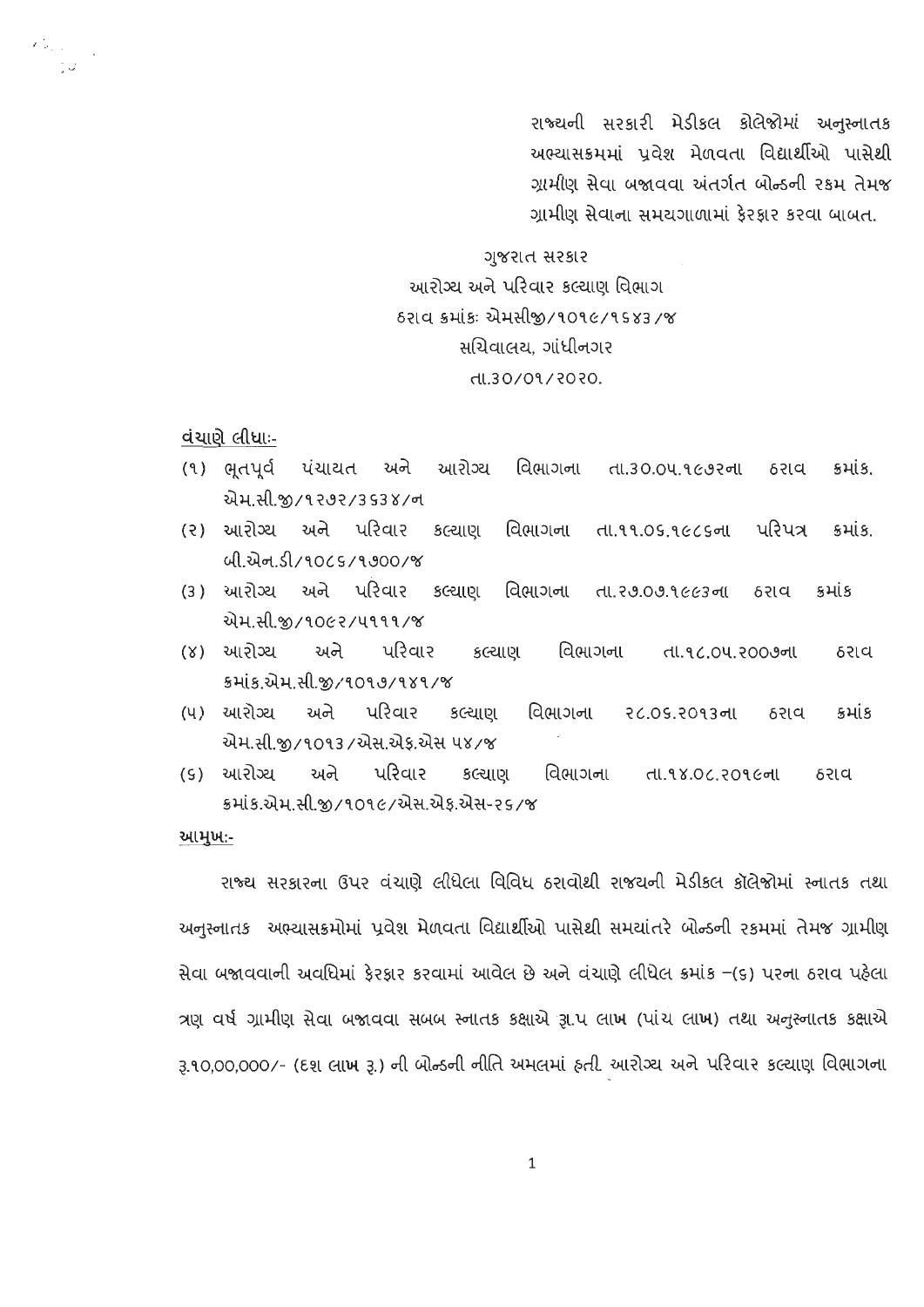તા.૧૪.૦૮.૨૦૧૯ના ઠરાવથી સ્નાતક અભ્યાસક્રમોમાં પ્રવેશ મેળવતા વિધ્યાર્થીઓ પાસેથી હ્રાલ એક વર્ષની ગ્રામીણ સેવા તથા રૂ.૨૦ લાખનો બોન્ડ નિયત કરવામા આવેલ છે.

અનુભવે જણાયું છે કે અનુસ્નાતક અભ્યાસક્રમમાં હ્રાલની રૂા.૧૦ લાખની બોન્ડની ૨કમ ઘણી ઓછી હોવાથી વિદ્યાર્થીઓ સરકારી મેડીકલ કૉલેજોમાંથી અનુસ્નાતક અભ્યાસક્રમ પૂર્ણ કરીને બોન્ડની નિયત ૨કમ ભરીને બોન્ડ મુક્તિ મેળવીને ગ્રામીણ સેવા ટાળવા માટેનો અભિગમ ધરાવે છે. જેના કારણે ગ્રામીણ વિસ્તારોમાં ડૉકટરોની ઘટ રહે છે તેમજ ગ્રામીણ, આદિવાસી, દુર્ગમ અને અંતરિયાળ વિસ્તારના ગરીબ દર્દીઓની તબીબી અને આરોગ્ય વિષયક સેવાઓ પર વિપરીત અસર પડે છે.

રાજય સરકાર તબીબી શિક્ષણ પાછળ મેડીકલ કૉલેજની સ્થાપના માટે બિલ્ડીંગ, અત્યાધુનિક સાધન-સામગ્રીની ખરીદી માટે, એમ.સી.આઇ.ના ધારાધોરણો મુજબના મેડીકલ, પેરામેડીકલ તેમજ વઠીવટી સ્ટાફની નિમણૂક કરવા તેમજ પગાર-ભથ્થા, મકાનો અને સાધનોની જાળવણી, વગેરે પાછળ કરોડો રૂપિયાનું રોકાણ કરે છે. તબીબી વિદ્યાર્થીઓ પાસેથી નજીવી ફી મેળવીને તેઓને તબીબી શિક્ષણ પૂરૂ પાડે છે. તબીબી વિદ્યાર્થીઓ સરકારી મેડીકલ કૉલેજોની વિવિધ માળખાકીય સુવિધાઓનો ઉપયોગ કરીને તાલીમ મેળવે છે. તેના બદલામાં ગ્રામીણ, આદિવાસી તેમજ અંતરિયાળ વિસ્તારોના ગરીબ દર્દીઓની તબીબી તેમજ ઓરાગ્યલક્ષી સેવાના હિતમાં તબીબી વિદ્યાર્થીઓ ગ્રામીણ સેવા કરે તેવી રાજય સરકારની અપેક્ષા સંપૂર્ણ વાજબી, ચોગ્ય અને દર્દીઓના હિતમાં છે.

આથી. બોન્ડની ૨કમ તેમજ ગ્રામીણ સેવાની અવધિમાં ફેરફાર કરવાની બાબત વિચારણાધીન હતી. જો કે બોન્ડની રકમમાં વધારો કરીને રાજય સરકાર આવકનું સાધન ઉભુ કરવા માંગતી નથી, પરંતુ ગરીબ દર્દીઓના તબીબી સારવારના હિતમાં બોન્ડની રકમમાં વધારો કરવાનો સરકારનો અભિગમ છે. જેથી કરીને વિદ્યાર્થીઓ બોન્ડની રકમ ભરપાઇ કરીને સહેલાઇથી બોન્ડ મુક્તિ મેળવી શકે નહિં અને ગ્રામીણ સેવા પૂર્ણ કરે તે સરકારનો ઉદ્દેશ છે. આથી બોન્ડની રકમ તેમજ ગ્રામીણ સેવાની અવધિમાં ફેરફાર કરવાની બાબત સરકારશ્રીની સક્રિય વિચારણા ફેઠળ ફતી.

 $\overline{2}$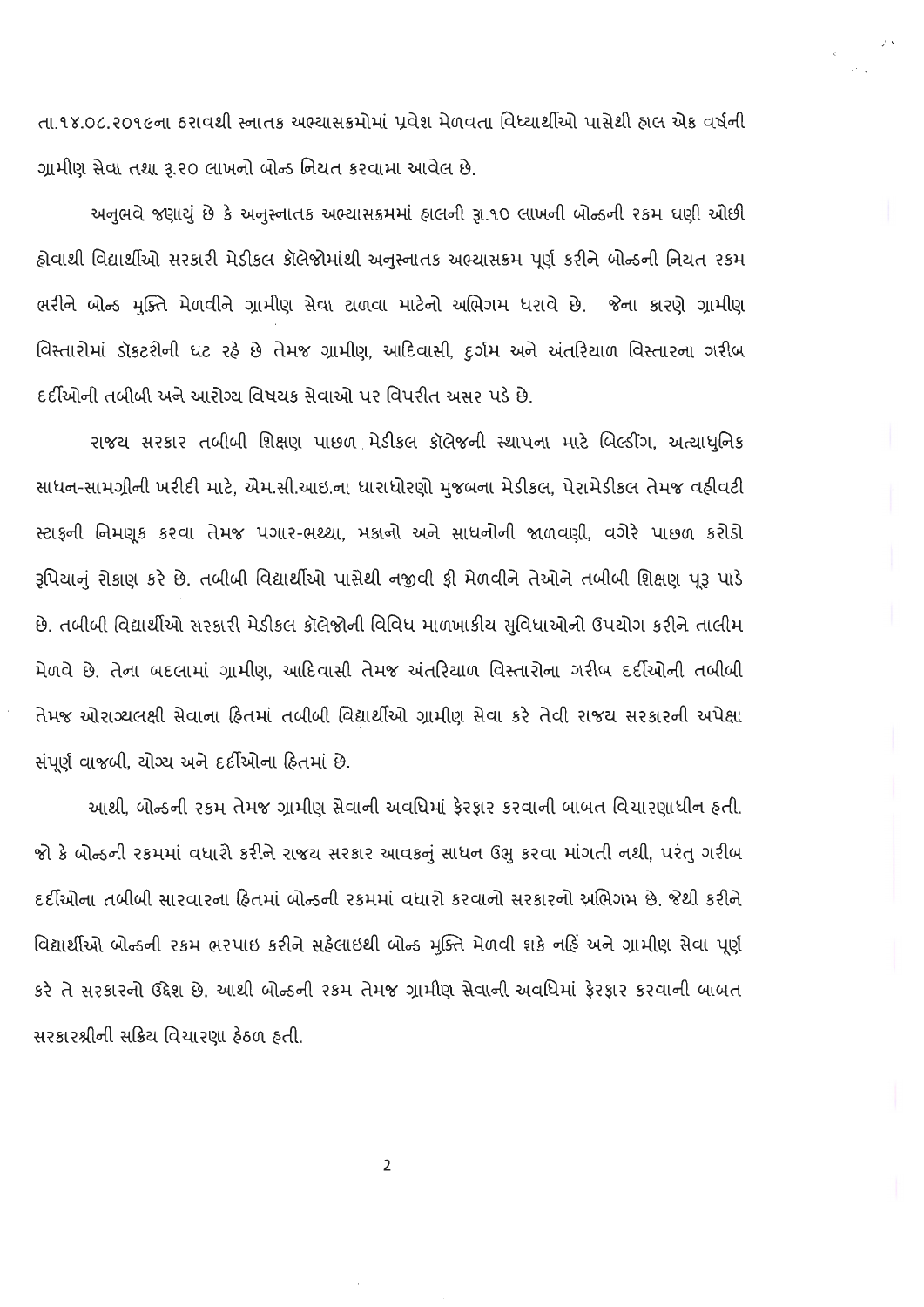ઠરાવઃ-

કાળજીપૂર્વકની વિચારણાના અંતે રાજયની સરકારી મેડીકલ કૉલેજોમાં અનુસ્નાતક અભ્યાસક્રમમાં પૂવેશ મેળવતા વિદ્યાર્થીઓ પાસેથી ગ્રામીણ સેવાઓ બજાવવા માટે કેરકાર કરેલ બોન્ડની રકમ, ગ્રામીણ સેવાના સમયગાળા તેમજ અન્ય આનુષાંગિક બાબતો અંગે નીચે મુજબ ઠરાવવામાં આવે છે.

<u>શરતો:-</u>

- (૧) સરકારી મેડીકલ કૉલેજમાં અનુસ્નાતક અભ્યાસક્રમ ના પ્રથમ વર્ષમાં પ્રવેશ મેળવનાર વિદ્યાર્થીઓએ તેઓ અભ્યાસક્રમ પૂર્ણ કરે તે પછી રાજ્ય સરકારની ઓછામાં ઓછી એક વર્ષની ગ્રામ્ય સેવાઓ બજાવવાની બાંઠેધરી રૂપે જે મેડીકલ કૉલેજમાં પ્રવેશ મેળવે તે સમયે મેડીકલ કૉલેજના ડીનશ્રીને રૂા.૪૦.૦૦ લાખ (અંકે રૂપિયા ચાલીસ લાખ)નો બોન્ડ રજૂ કરવાનો રહેશે.
- (૨) રાજ્ય સરકારની ઓછામાં ઓછી એક વર્ષ એટલે કે કામકાજના પૂરા ૩૬૫ દિવસ(જાર્ટેર રજાઓ સાથે)ની ગ્રામ્ય સેવાઓ બજાવવાની રહેશે. અન્ય કોઇપણ પ્રકારની રજાઓને બોન્ડના સમયગાળા માટે ગણતરીમાં લેવાની રહેશે નહીં અને જાહેર રજાઓ સિવાયની અન્ય રજાઓ ભોગવે તો ભોગવેલ રજાના સમયગાળા જેટલો બોન્ડની સેવાનો સમયગાળો લંબાવવાનો રહેશે.
- (3) અનુસ્નાતક અભ્યાસક્રમના વિદ્યાર્થીઓએ બોન્ડની ૨કમ રૂા.૪૦.૦૦ લાખની સામે રૂા.૧૦.૦૦ લાખની બેન્ક ગેરન્ટી અથવા રૂ.૧૦.૦૦ લાખની કિંમત ધરાવતી મિલકતની ગેરેન્ટી આપવાની રહેશે. ઉક્ત બેંક ગેરન્ટી / મિલકત ગેરન્ટીનો વેલીડીટી પિરિયડ ૭ વર્ષનો રહેશે તેમજ જરૂર જણાયે તેની વેલીડીટી લંબાવવાની રહેશે.
- (૪) બોન્ડ માટે સંબંધિત વિદ્યાર્થીએ બેન્ક ગેરન્ટી તરીકે કોઈ પણ રાષ્ટ્રીયકૃત બેન્કની અથવા છેલ્લા સતત ત્રણ વર્ષથી રૂ.૪૦.૦૦ કરોડ (રૂપિયા યાલીસ કરોડ) થી વધુ ડિપોઝિટ ધરાવતી રાજ્યની કોઈપણ શિડ્યુલ બેંકોની અથવા છેલ્લા સતત ત્રણ વર્ષથી રૂ.૪૦.૦૦ કરોડ (રૂપિયા ચાલીસ કરોડ) થી વધુ ડિપોઝિટ ધરાવતી રાજ્યની કોઈપણ નાગરીક સફકારી બેંકની બેંક ગેરન્ટી આપવાની રહેશે.
- (૫) બોન્ડની રકમ (રૂા.૪૦.૦૦ લાખ) અને બેન્ક ગેરન્ટીની રકમ (રૂા.૧૦.૦૦ લાખ) ના તફાવત જેટલી રકમ એટલે કે રૂા.30.00 લાખ માટે રૂા.300/- ના નોટરાઇઝડ સ્ટેમ્પ પેપર પર બાંહેધરી આપવાની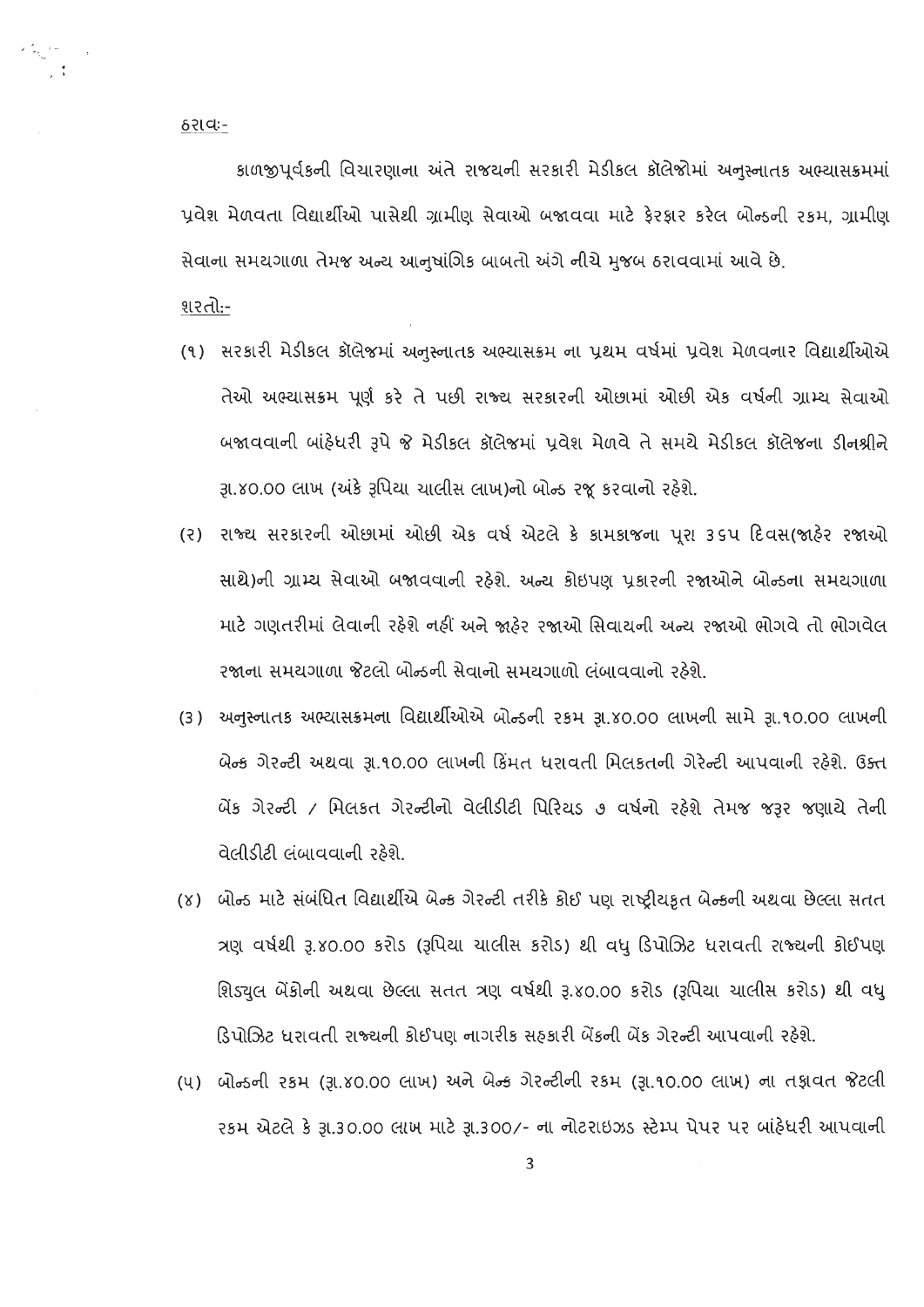રહેશે. <u>અથવા</u> બોન્ડની રકમ (રૂા.૪૦.૦૦ લાખ) અને મિલકત ગેરન્ટીની રકમ (રૂા.૧૦.૦૦ લાખ) ના તકાવત જેટલી રકમ એટલે કે રૂા.30.00 લાખ માટે રૂા.300/- ના નોટરાઇઝડ સ્ટેમ્પ પેપર પર બાંઠેધરી આપવાની રહેશે.

- (s) જે વિદ્યાર્થી અતિ ગરીબ હોય અને તેના મા-બાપ કે પરિવાર પાસે કોઇ મિલકત ન હોય કે બેંક ગેરંટીની ક્ષમતા ન ઠોય તેવા વિદ્યાર્થીને ખાસ કિસ્સામાં નિયત બેન્ક ગેરંટી અથવા મિલકત ગેરંટી રજૂ કરવામાંથી મુક્તિ મળી શકશે. જે અંગેની સત્તા સરકારશ્રીની રહેશે. આવા વિદ્યાર્થીઓએ રૂા.૪૦.૦૦ લાખના બોન્ડની બાંફેધરી (undertaking) રૂા.300/- (રૂપિયા ત્રણસો) ના નોટરાઇઝ઼ડ સ્ટેમ્પ પેપર પર આપવાની રઠેશે.
- ઓલ ઇન્ડિયા કવોટાની બેઠકો પર પ્રવેશ મેળવતા વિદ્યાર્થીઓને આ ઠરાવની જોગવાઇ લાગુ પડશે નહિં.  $(9)$
- (૮) અગાઉ પ્રવેશ મેળવેલ જૂના વિદ્યાર્થીઓ જેમણે પ્રવર્તમાન બોન્ડની પોલિસી મુજબ ત્રણ વર્ષની ગ્રામીણ સેવા બજાવવા માટે બોન્ડ આપેલ છે તેઓને આ ઠરાવ મુજબની જોગવાઈઓનો વિકલ્પ આપવામાં આવશે.
- (૯) આ ઠરાવ અંતર્ગત બાંઠ્ઠેધરી પત્ર તેમજ બોન્ડ સોલવન્સીના નિયત નમૂનાઓ આ સાથે સામેલ છે.
- (૧૦) આ ઠરાવ શૈક્ષણિક વર્ષ ૨૦૧૯-૨૦ થી પ્રવેશ મેળવતા વિદ્યાર્થીઓ માટે અમલમાં આવશે.
- (૧૧) આ ઠરાવ નામ. હ્રાઈકોર્ટ ખાતે દાખલ કરવામાં આવેલ એલ.પી.એ.નં.૧૪૬૯/૨૦૧૯ ઈન એસ.સી.એ.નં.૧૮૮૪૦/૨૦૧૪ તથા અન્ય મેટર્સના આખરી યુકાદાને આધીન રહેશે.

આ હૃકમો સરખા ક્રમાંકની ફાઈલ પર નાણા વિભાગની તા.૨૧/૧૨/૨૦૧૯ની નોંધથી મળેલ મંજૂરી અન્વચે બઠાર પાડવામા આવે છે. Amp

ગુજરાતના રાજ્યપાલશ્રીના હકમથી અને તેમના નામે,

(વી.જી.વણઝી અધિક સચિવ આરોગ્ય અને પરિવાર કલ્યાણ વિભાગ

પ્રતિ.

માન. મુખ્યમંત્રીશ્રીના અગ્ર સચિવશ્રી, સ્વર્ણિમ સંકુલ-૧, સચિવાલય, ગાંધીનગર. માન, નાચબ મુખ્યમંત્રીશ્રી (આરોગ્ય)ના અંગત સચિવશ્રી, સ્વર્ણિમ સંકુલ-૧, સચિવાલય, ગાંધીનગર.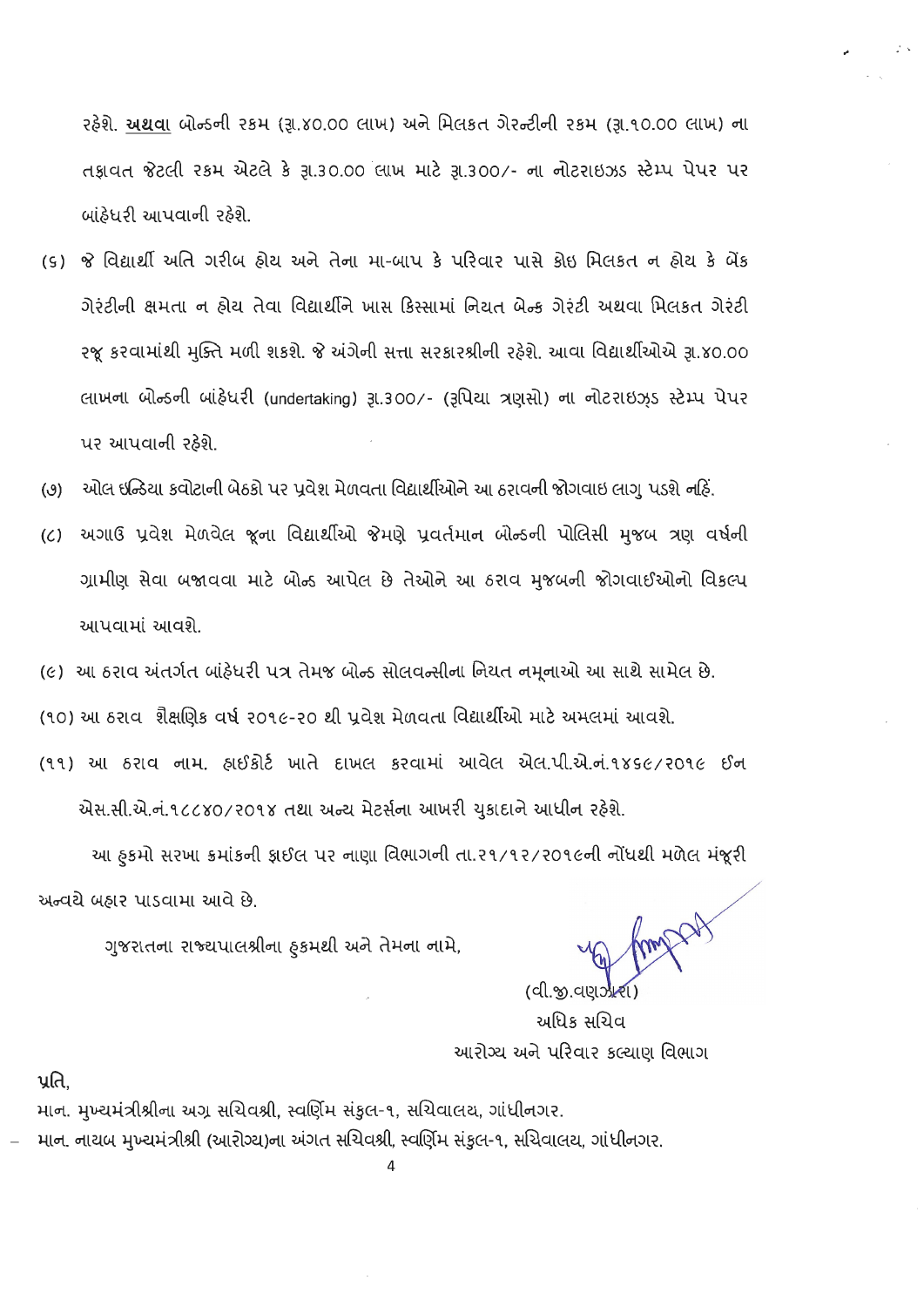- માન.રા.ક.મંત્રીશ્રી (આરોગ્ય)ના અંગત સચિવશ્રી, સ્વર્ણિમ સંકુલ-૨, સચિવાલય, ગાંધીનગર.
- મુખ્ય સચિવશ્રીનું કાર્યાલય, સચિવાલય, ગાંધીનગર.
- અગ્ર સચિવશ્રી(આ.)ના અંગત સચિવશ્રી, આરોગ્ય અને પ.ક વિભાગ, સચિવાલય, ગાંધીનગર.
- અધિક મુખ્ય સચિવશ્રીના અંગત સચિવશ્રી, નાણા વિભાગ, સચિવાલય, ગાંધીનગર.
- કમિશનરશ્રી, આરોગ્ય, તબીબી સેવાઓ, તબીબી શિક્ષણ અને સંશોધન, ગાંધીનગર.
- નિયામકશ્રી, હિસાબ અને તિજોરીની કચેરી-ઈડીપી સેલ, ગાંધીનગર.
- િ નિયામકશ્રી, હિસાબ અને તિજોરીની કચેરી-પગાર ચકાસણી એકમ, ગાંધીનગર,
- અધિક નિયામકશ્રી, તબીબી શિક્ષણ અને સંશોધન, ગાંધીનગર.
- અધિક નિયામકશ્રી, તબીબી સેવા / જાહેર આરોગ્ય / પરિવાર કલ્યાણ, ગાંધીનગર.
- અધિક નિયામકશ્રી(ડેન્ટલ), અમદાવાદ.
- મુખ્ય કારોબારી અધિકારીશ્રી, જી.એમ.ઈ.આર.એસ., ગાંધીનગર.
- તબીબી અધિક્ષકશ્રી, સરકારી મેડીકલ કોલેજ સંલગ્ન હોસ્પિટલ- અમદાવાદ, વડોદરા , જામનગર, રાજકોટ ,સુરત, ભાવનગર.
- ડીનશ્રી, સરકારી મેડીકલ કોલેજ/ડેન્ટલ કોલેજ, અમદાવાદ વડોદરા, જામનગર, રાજકોટ, સુરત, ભાવનગર.
- એકાઉન્ટન્ટ જનરલશ્રી, રાજકોટ/અમદાવાદ.
- પસંદગી ક્રાઈલ-૨૦૨૦.

 $\sum_{i=1}^n \frac{1}{i} \sum_{j=1}^n \frac{1}{j} \sum_{j=1}^n \frac{1}{j} \sum_{j=1}^n \frac{1}{j} \sum_{j=1}^n \frac{1}{j} \sum_{j=1}^n \frac{1}{j} \sum_{j=1}^n \frac{1}{j} \sum_{j=1}^n \frac{1}{j} \sum_{j=1}^n \frac{1}{j} \sum_{j=1}^n \frac{1}{j} \sum_{j=1}^n \frac{1}{j} \sum_{j=1}^n \frac{1}{j} \sum_{j=1}^n \frac{1}{j} \sum_{j=1}^n \frac{$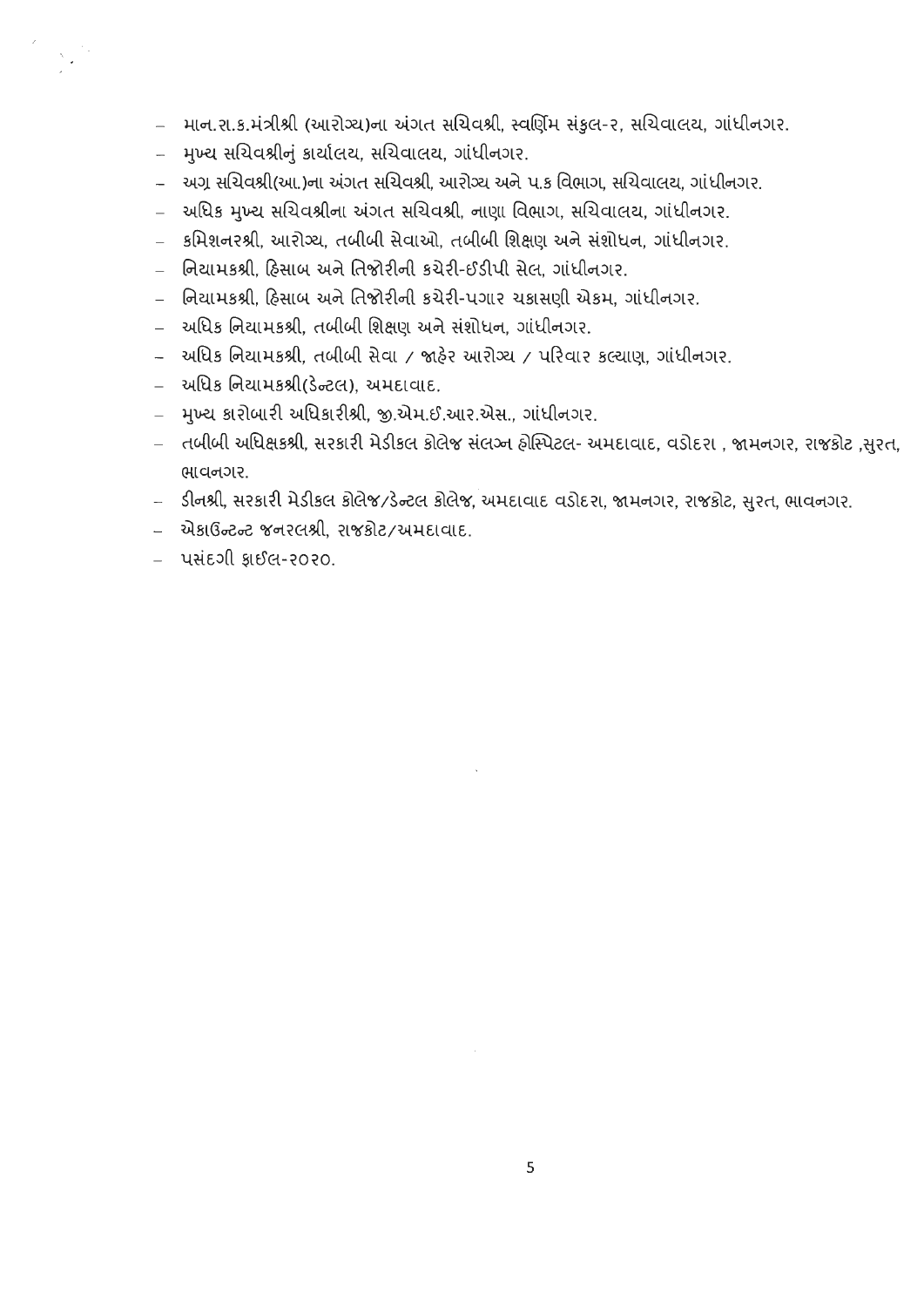Note:The Undertaking is to be submitted at the time of joining the Medical College to the Dean of respective Government Medical College to which the candidate has been admitted in the academic year 20 -20 as per Government of Gujarat Heath and Family Welfare Department Gandhinagar Resolution NO.MCG/1019/1643/J, dated .................... . (Make it on Rupees 300 /- stamp paper)

#### UNDERTAKING

'

Name of Student: Admission Year: 20 -20 --------------·

Name of the College:

Form of the bond to be executed for the purpose of one year service to the government after completion of Post Graduate Diploma or Degree course by a student admitted to the Post Graduate Diploma or Degree course with two Sureties.

I Dean, Medical College, Medical Processors and father and guardian of student:

Jointly and each of us severally held and firmly bound by the Governor of Gujarat exercising the executive (hereinafter called "the government"), in the sum of Rs.30,00,000/- (Rupees Thirty Lakhs Only) to be paid to the government on demand from the date of demand till payment for which payment well and truly to be made. I DO HEREBY JOINTLY and each of us severally firmly bind ourselves, our sureties, our respective heirs, executors, administrators and legal representative by these presents. Signed this \_\_\_\_\_\_ day of \_\_\_\_\_\_\_\_\_\_ whereas the Government Medical College in the state for the Post Graduate Diploma or Degree course. ( i ) Every student should admitted shall complete the said Course from the college to which he/she is admitted or from any other Government Medical College and recognized Private Medical College in the state of Gujarat to which he/she might have taken transfer admission ( ii ) and thereafter obtain Post Graduate Diploma or Degree ( iii ) he/she shall if required by the government serve the Government of Gujarat/ Rural Service or any District Panchayat or any local authority as directed by the state Government for a minimum period of one year on such remuneration as may be prescribed thereof ( iv ) he/she shall furnish the government a personal security bond in the described form in the sum of Rs. 30,00,000/- ( Rupees Thirty Lakhs only ) executed by the student shall execute the bond along with two sureties who have been certified as solvent by the competent authorities in the said rules.

#### NOW THE CONDITIONS OF THE ABOVE WRITTEN BOND ARE THAT.

(i) The student shall diligently pursue and complete the Post Graduate Diploma or Degree course at the said college in the state of Gujarat and strictly comply with the rules of the said college. The student shall have to attend the college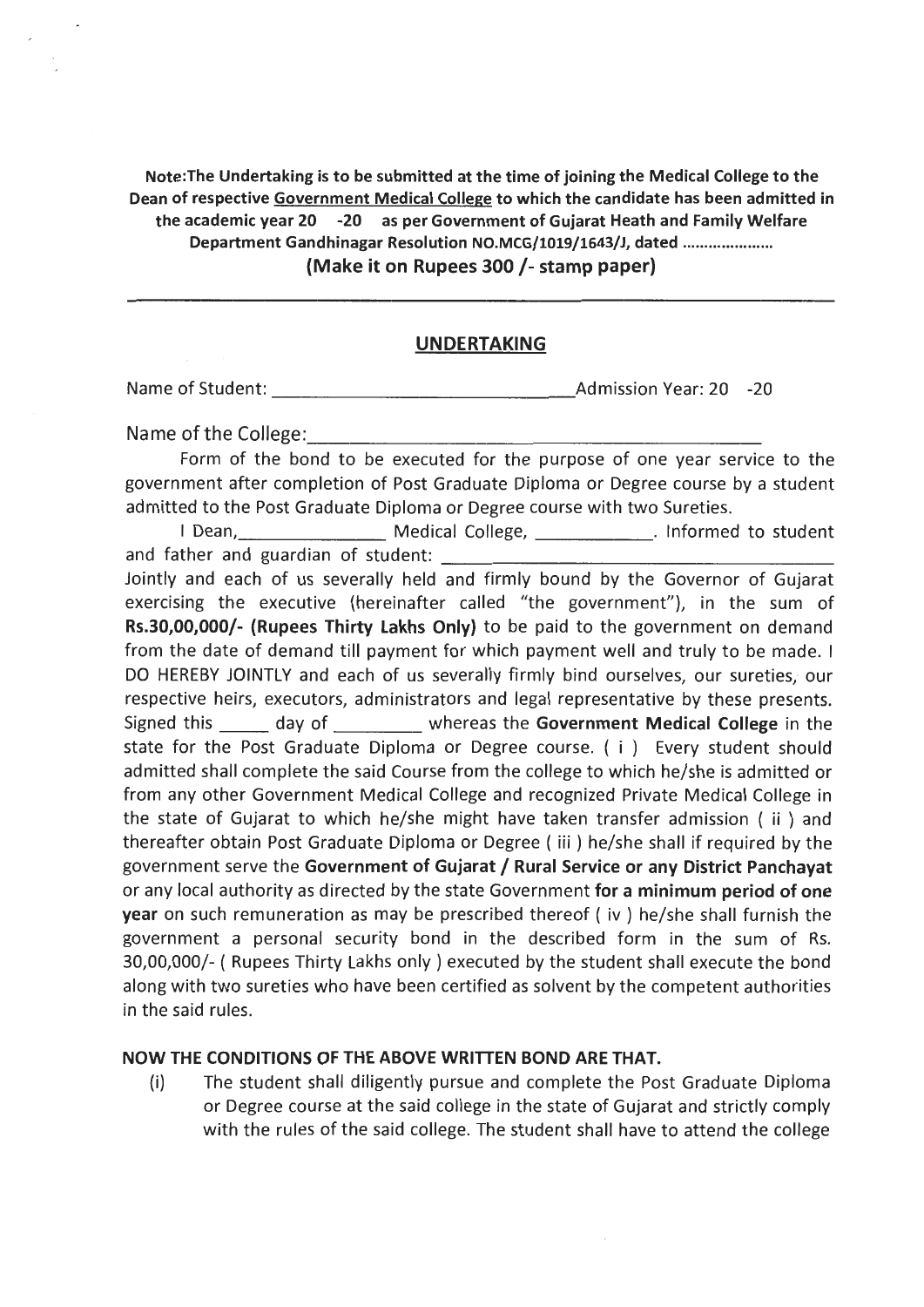regularly and shall complete the coursepassing the prescribed university examination.

- (ii) After passing the said examination, the student shall **within a period of 30 days,** inform to the Commissioner of Health, Medical Services, Medical Education and Research(hereinafter referred to as COH) to offer himself for the Government/Rural Services and if the student is called upon by the Government or COH, the student shall serve the Government / District Panchayat / Local Authority for one year in such grade and remuneration as may be prescribed by Government.
- (iii) During the period of rural services, the student shallbe required to serve under the provision of the bond, discharge the duties faithfully assigned to him/her and observe the rules for the time being in force regulating the conduct. The student cannot remain absent without prior permission of competent authority.

#### **IT IS HEREBY AGREED AS FOLLOWS:-**

(a) In the event of the student committing a breach of any of the above terms and conditions, the total sum of Rs. 30,00,000/- ( Rupees Thirty Lakhs only ) shall become payable forthwith by the student's guardian and either of the sureties jointly and severally and the Government may, without prejudice to any other rights and remedies of the Government recover the same from the student and / or either of the sureties jointly and severally at the discretion of the Government as arrears of land revenue and can attach the land or property of the above.

(b) If the student before or after entering Government service, becomes ineligible for appointment or continuation in Government service by his own misbehavior, indiscipline or irregularity, he  $/$  she shall render himself/herself liable to pay to Government in addition to the said bond amount penalty for breach of agreement as may be decided by the concerned Government officer and such amount will be recovered from the student / Guardian /either of sureties as the absolute discretion of the Government.

(c) It shall not be necessary for the Government to inform any of the students before suing the guardian or either of the sureties for recovering the amount due hereunder.

(d) The liability of the sureties hereunder or either of them shall not be discharged by any reason.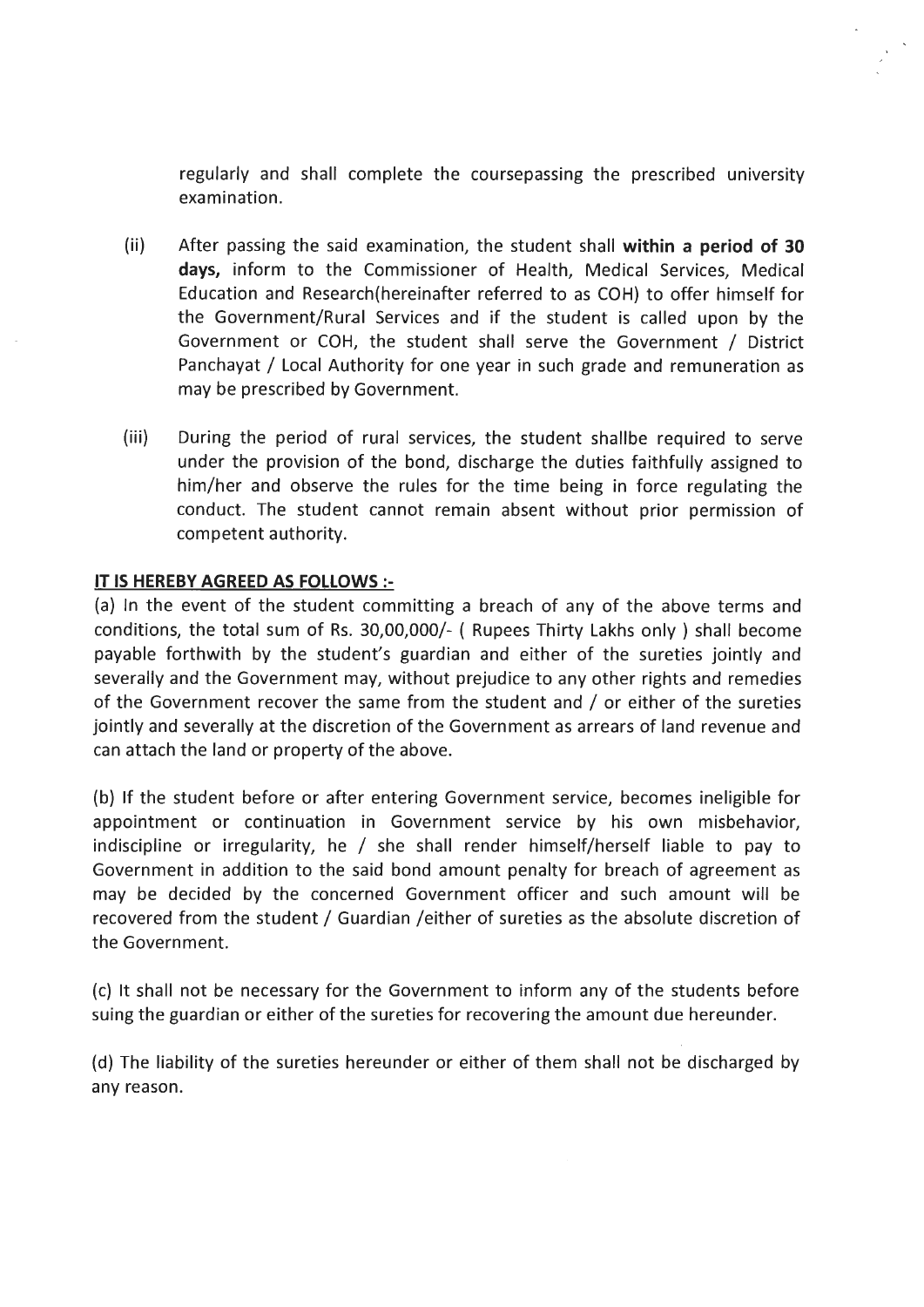(e) Where the student is desirous of undergoing further studies and if he/ she secures admission to course of further study in the same year, the bond of the student shall be extended for the duration of the study and student shall be subject to the condition that specific "No Objection Certificate", for pursuing the further studies is produced from the Dean of the said college. Provided, however that if the student fails or neglects to pass the course of further study examination within five years or abandons the further studies prior thereto for any reason whatsoever, the conditions of the undertaking shall be applicable to said student immediately. The Dean of the institute of such post graduate student will inform Additional Director Medical Education about all such candidates on  $1^{st}$  Jan and  $30^{th}$  June of each academic year.

IN WITNESS WHERE OF THE ABOVE NAMED.

| Name of the student and Address        | Signature |
|----------------------------------------|-----------|
| <b>Sureties</b><br>1. Name and Address | Signature |
| 2. Name and Address                    | Signature |
| Witness<br>1. Name and Address         | Signature |
| 2. Name and Address                    | Signature |

**NOTARY** 

(Note :- Only attested Xerox copy of Aadhaar Card & Electricity Bill in the name of Sureties & Witness should be attached with Bond Affidavit)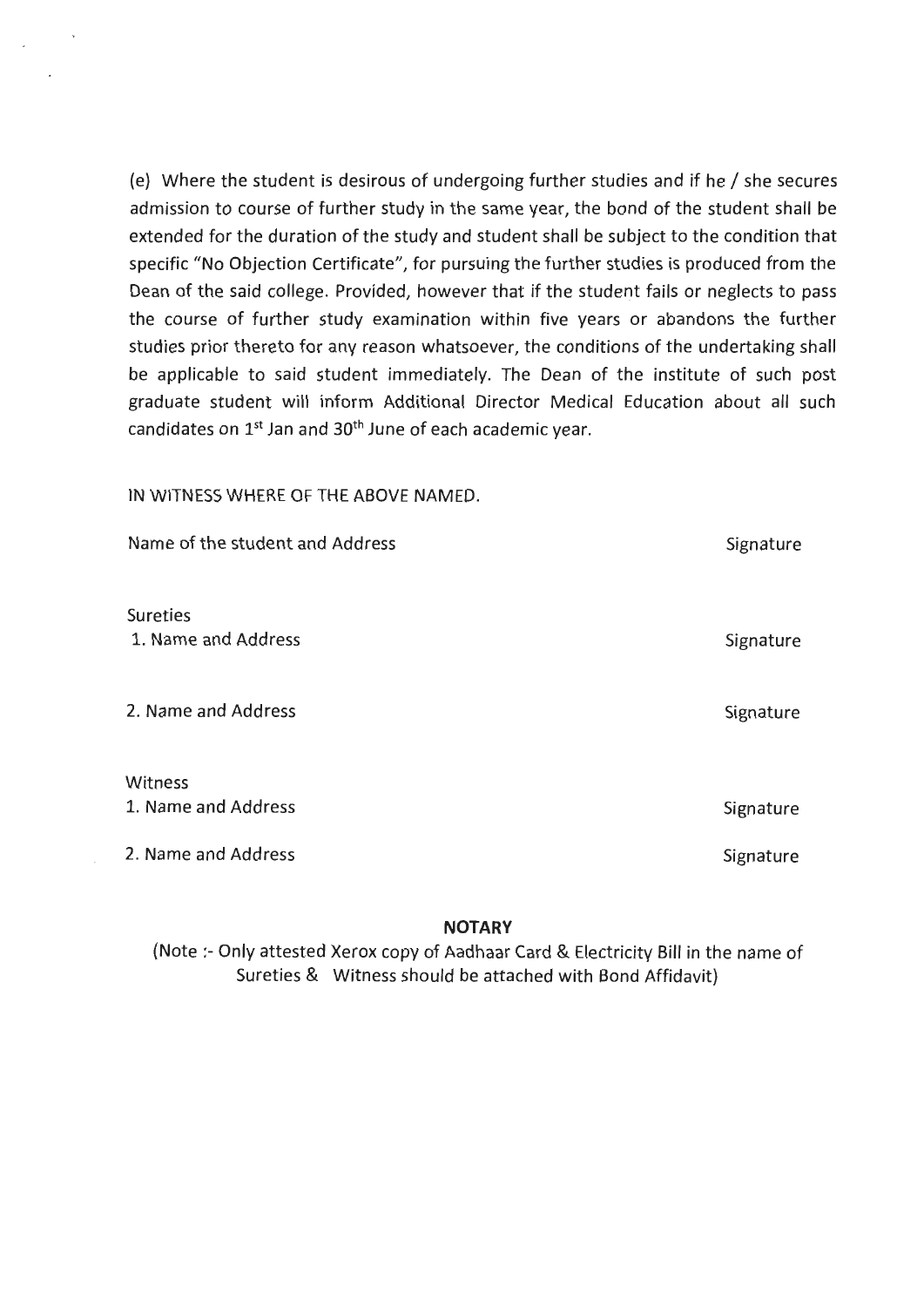**Note:The duly executed Bond and Solvency Certificate are to be submitted at the time of joining the Government Medical College to the Dean of respective college to which the candidate has been admitted in the academic year 20 - 20** as per Government of Gujarat, Health and Family Welfare Department, **Resolution NO.MCG/1019/1643/J, dated** ................................ ..

,.

### **BOND FOR STUDENTS PROVISIONALLY ADMITIED TO THE POST GRADUATE DIPLOMA OR DEGREE COURSE**

KNOW ALLMEN BY THESE PRESENT THAT WE \_\_\_\_\_\_\_\_\_\_\_\_ (name of student) son/daughter of Shri \_\_\_\_\_\_\_\_\_\_\_\_\_\_\_\_\_\_\_\_\_(hereinafter called "The student" ) and "father or natural guardian of the student", which expression shall unless excluded by or repugnant to the context include his or her heirs administrators and assigns and \_\_\_\_\_\_\_\_\_\_\_\_ \_ son or daughter or wife of Shri

(Here in after called "theSurety") which expression shall unless excluded by or repugnant to the context include his/her heirs, administrators and assigns bind ourselves jointly and severally to pay to the Governor of Gujarat (hereinafter called "the Government") on demand and without demur a sum of Rs. **10,00,000/-(Rupees Ten Lakhs only)** or if payment is to be made in a "country other than that of India" the equivalent of the said sum in the currency of that country converted at the official rate of exchange between that country and India.

Dated this \_\_\_\_\_\_ \_ dayof \_\_\_\_\_\_\_\_\_ Twothousand \_\_\_ \_ \_

WHEREAS, the Government has decided to prescribe a condition for admission to Government Medical College for the Post Graduate Diploma or Degree course (hereinafter referred to "Said course") that every student so admitted shall complete the said course from that college or from any other Government Medical College in the state and that on such completion he or she shall if so required by the Government serve in any of the rural areas of the state for a minimum period of 1 Year in the state on such remuneration as my be prescribed other of and shall furnish a suitable bond for the due performance of the said conditions.

AND WHEREAS, the student who had applied for admission for the said course in \_\_\_\_ \_ Medical College (hereinafter referred to as "the said college.)NOW the condition of above written obligation is that if the student shall:

{1) Fail to complete the Post Graduate Diploma or Degree course as here in above provided that candidate shall pay to the Government on demand the amount of penalty of Bond as prescribed here under.

{2) Diligently prosecute and complete the said course at the said college or any other Government Medical College in the state and pass the prescribed university examination for the said course and Within a period of 30 {Thirty) days from the date of passing final examination give to the Government by REGISTRED POST NOTICE in writing provided however that if the student is desirous of continuing further studies it shall be open to the Government in its absolute discretion to refuse such permission or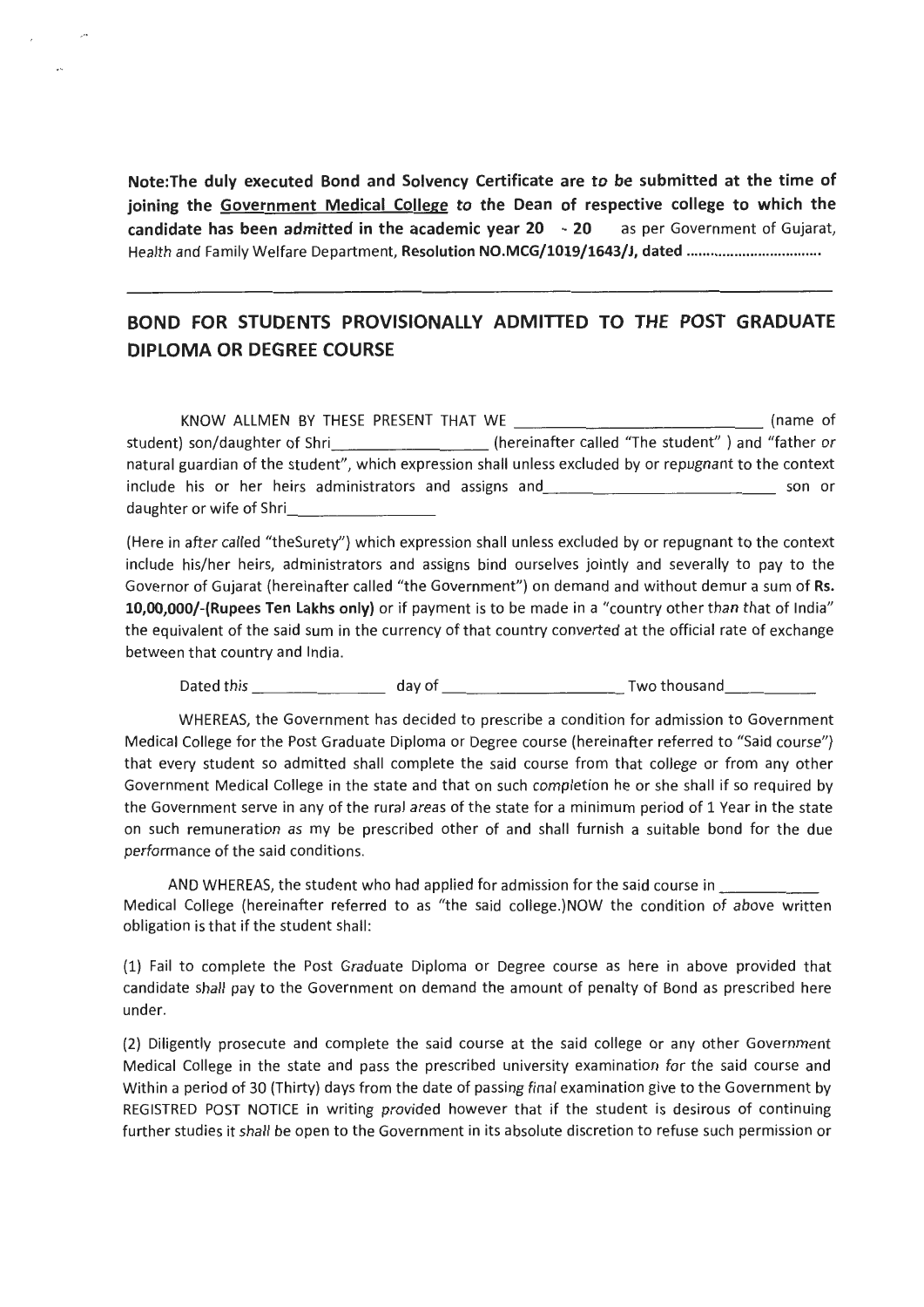to grant it subject to condition that the student shall within one month from the completion of further studies, give a like notice to the Government.

(3) When called upon by the Government shall at any time within a period of six months from the receipt of the notice from the student as aforesaid join the State Service and serve in any of the rural areas of the state for minimum period of **one year** in the state at such remuneration as may be prescribed thereof and in the event of the student not being so called upon by the Government to join the state services and serve them for the aggregate period of one year in any of the Rural Areas of the state and during the period which the student is required to serve under provisions of this bond faithfully discharge the duties assigned to him/her by the Government or his/her other superiors with utmost diligence and efficiency and shall observe the rules for time being in force regulating the conduct of persons so serving.

Then the above written bond shall become void otherwise the said shall remain in full force and virtue.

And in the event of student committing a breach of any the above terms and conditions the whole amount of **Rs.40,00,000/- (Rupees Forty Lakhs only) (i.e. Solvency Certificate or Bank Guarantee of Rs. 10.00 Lakhs and Undertaking of** Rs. **30.00 Lakhs)** as per Government of Gujarat, Health and Family Welfare Department, **ResolutionNO.MCG/1019/1643/J,dated** ............................. or such lesser sum as the Government may in its absolute discretions decide shall become payable jointly, or severally by the student or the father/natural guardian of the student and the above surety  $_I$ (full name of the surety)  $\frac{I}{I}$  forthwith and the Government may without prejudice any other right and remedies of the Government recover the same from the student or the father or natural guardian of the student and the above surety.

(Full name of the surety)

And upon making of such payment the above written obligation shall be void and of no effect otherwise it shall be and remain in full force and virtue;

Provided always and it is hereby agreed and declared that the decision of the Government at whether the said student has or has not performed and observed any of the obligations. and conditions herein before recited and the amount of the compensation payable in this behalf shall be final and binding on the parties hereto.

Provided further that the liability of the surety here under shall not be impaired or discharged by reasons of timebeing granted or any forbearance, act of omission of the Government (With or without knowledge or consent of surety) in respect of or in relation of several obligations and conditions to be performed or discharged by the student provided that the Government may without prejudice to any other rights or remedies of the Government recovery such amount due here under from student or from the father or natural guardian of the student or from surety as an arrears of land revenue and provided further that this bond shall in all respect be governed by the laws of India.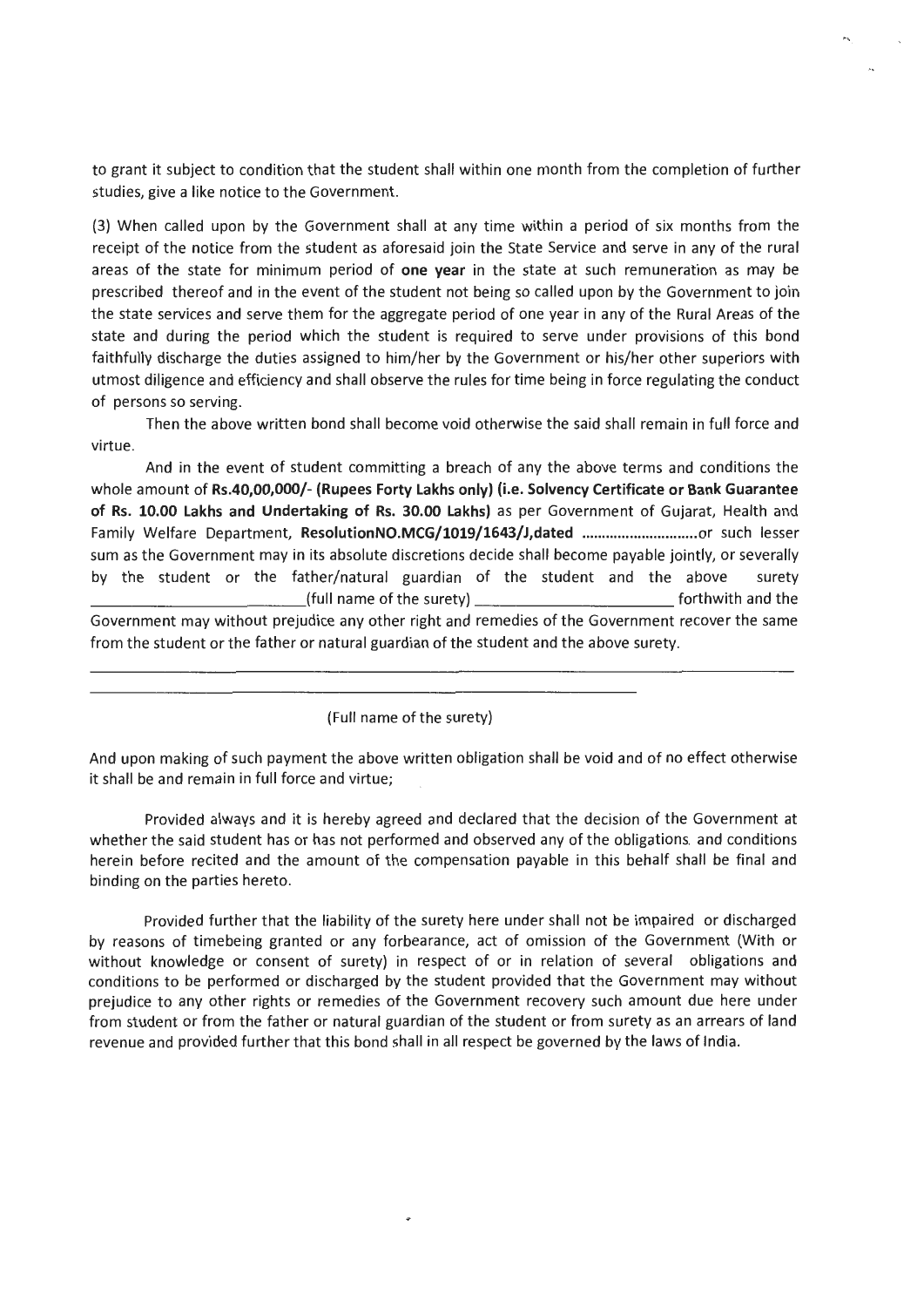I witness whereof the said student or father or natural guardian of the student in case he is a minor and the said surety have put their respective hands day and the year herein above written

 $\mathcal{L}(\mathbf{r})$  and  $\mathcal{L}(\mathbf{r})$  $\sim 10^{11}$ 

| Signed and delivered by the within                            |                                                                 |
|---------------------------------------------------------------|-----------------------------------------------------------------|
| Named student or father or natural<br>Guardian of the student | (Signature of student or father or natural Guardian of Student) |
| in presence of-                                               |                                                                 |
| 1. Signature:                                                 |                                                                 |
| <b>Full Name:</b>                                             |                                                                 |
| 2. Signature:                                                 |                                                                 |
| <b>Full Name:</b>                                             |                                                                 |
| Signed and delivered by the within                            |                                                                 |
| Name surety in presence                                       | (Signature with full address of surety.)                        |
| 1. Signature:                                                 |                                                                 |
| <b>Full Name:</b>                                             |                                                                 |
| 2. Signature:                                                 |                                                                 |
| <b>Full Name:</b>                                             |                                                                 |
| Accepted by ____                                              | granted on behalf of Gujarat.                                   |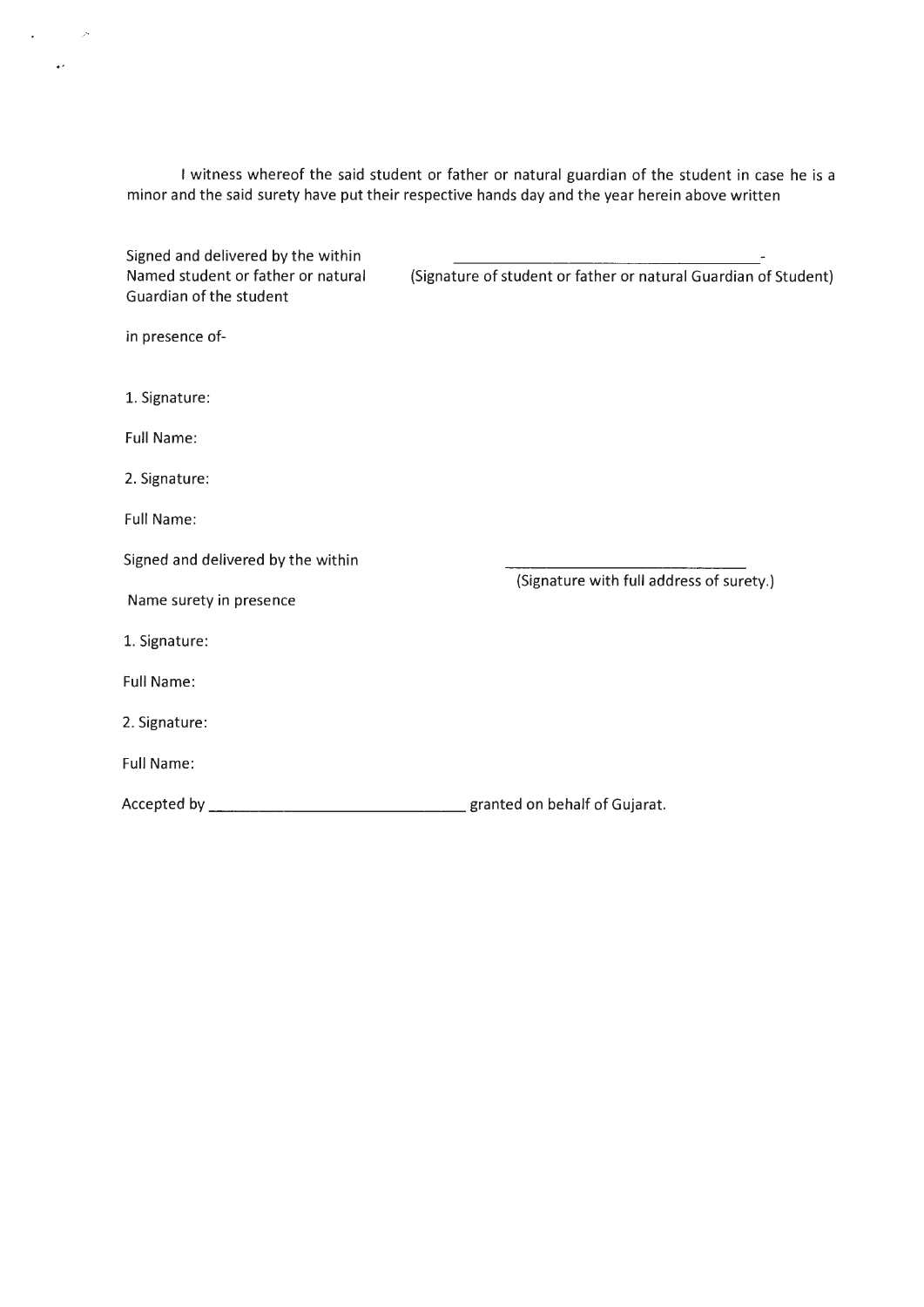# **CERTIFICATE OF SOLVENCY**

This is to certify  $\overline{\phantom{a}}$ 

(Full name with address of surety) (Contact no, E-mail -id and UIDAI No. are mandatory)

Who has stood as surety to---------------------

(Full name with address of student) (Contact no, E-mail -id and UIDAI No. are mandatory)

A candidate seeking admission to the Post Graduate Diploma or Degree Course is solvent to the extent of the amount stipulated in Bond by the student or father or natural guardian of the student in respect of above mentioned admission.

This certificate is issued on the strength of the attached solvency certified Dated \_\_\_\_\_\_\_\_\_ (in the form No.R.S.B 2g produced by the said surety.)

Passport size Photograph of The Candidate Place: Signature of the Collector

Date:

Dy. Collector/Mamlatdar

Seal

Designation: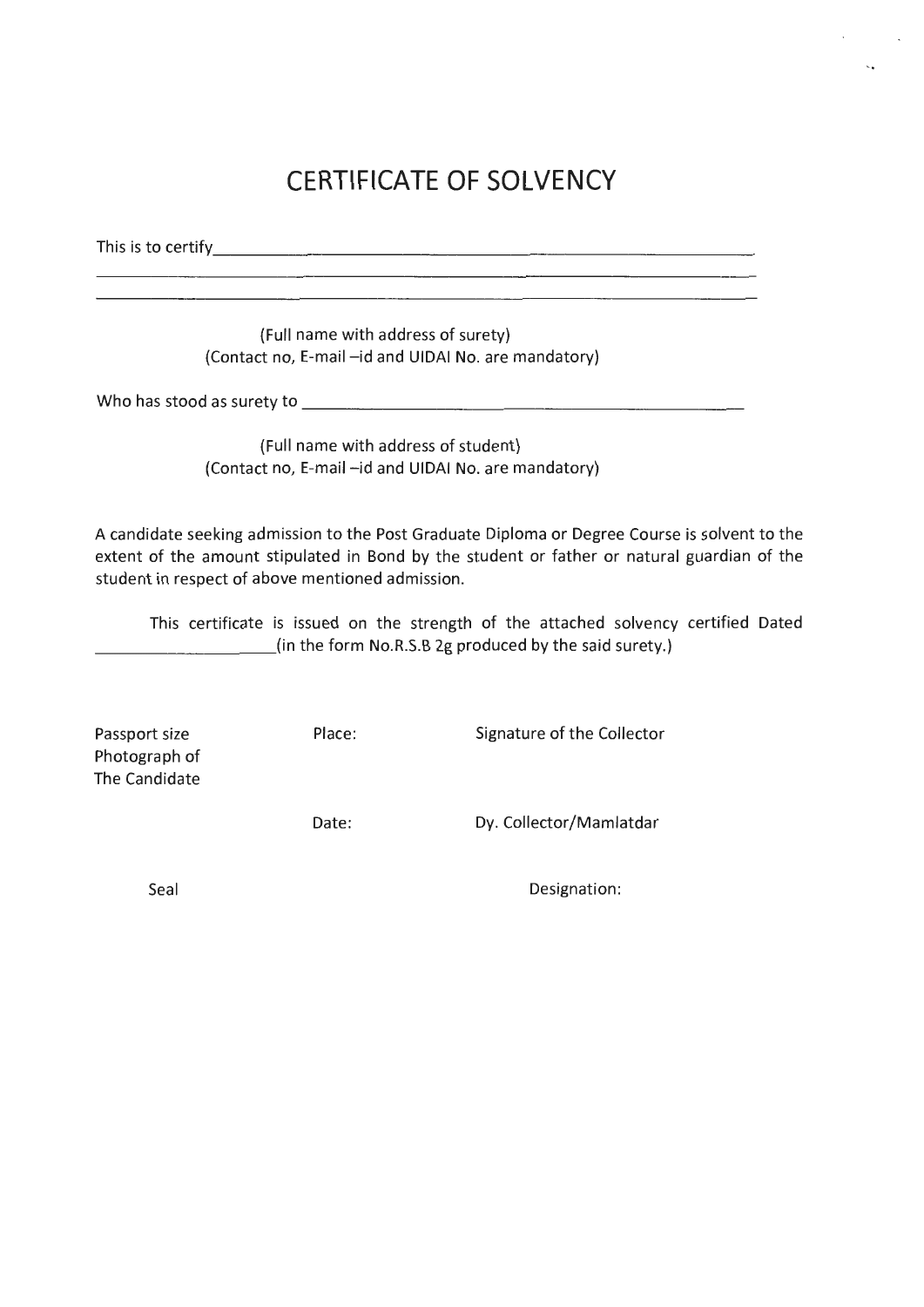#### FORM NO.R.S.B 2g

#### **FORM OF SOLVENCY CERTIFICATE**

(No solvency certificate more than a month old will be accepted)

#### **As per Government of Gujarat Heath and Family Welfare Department Gandhinagar Resolution NO.MCG/1019/1643/J, dated** ............................. .

Property's Market Value should be more than Rs.10,00,000/-(Rupees Ten Lakhs only)

- 1. Name
- 2.Father's Name
- 3. Residence
- 4.Age
- 5. Occupation
- 6. Purpose for which required
- 7. Whether the person certified possesses movable or immovable property or both:

 $\sim$  100  $\pm$ 

8. If movable estimated value and grounds for belief:

 $\pm$ 

 $\sim 1$ 

9. If immovable

#### **A. If in lands**

- a. Areas and where situated
- b. Assessment
- c. Market Value

d. Whether it is in the sole ownership of the certified and whether they have any objections to urge.

e. Whether it is a join Hindu Family property and if so the extent of his share, the names of other coparceners and whether they have objection to urge.

#### **B. If in house:**

- a. Where situated
- b. Market Value

c. Whether it is in the sole ownership of the person certified and whether they have any objections to urge.

d. Whether it is a join Hindu Family and if so the extent of his share, the names of other coparceners and whether they have objection to urge.

Declaration by the person being certified on solemn affirmation